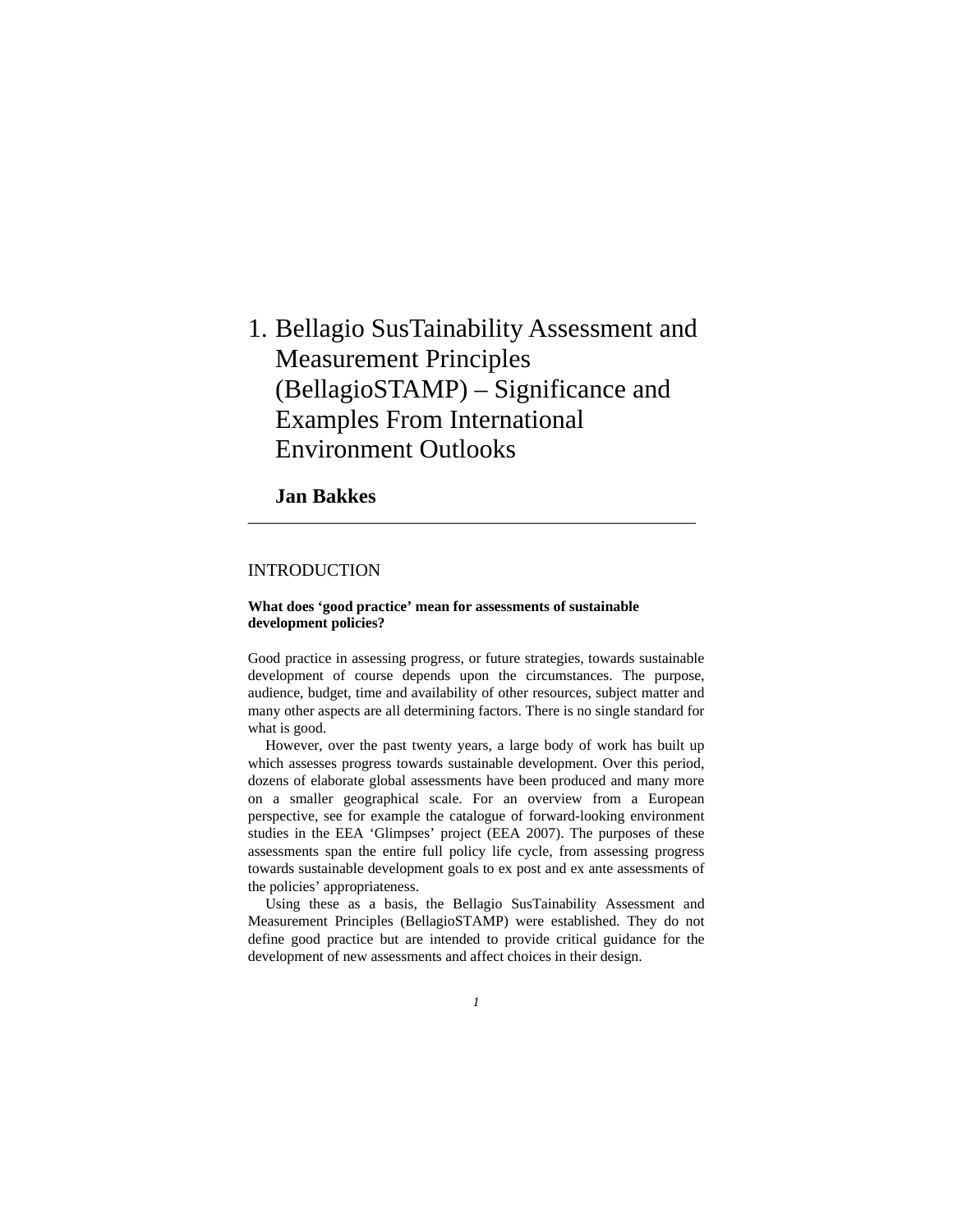This chapter begins by presenting the purpose and basis of these principles, followed by a discussion of the considerations that led to the development of each principle and the reasons why it should be used for a sustainable development assessment. Some implications are illustrated by way of one or two examples. Most examples originate from work on environment assessment on a global or regional scale, and a few come from the ongoing development of a methodology for sustainable development assessments at the Netherlands Environmental Assessment Agency.

#### **How can BellagioSTAMP help?**

The Bellagio principles are to help practitioners fulfil the potential of sustainable development assessments. They are intended to help professionals compiling, reviewing or managing these studies, sponsors and users as well as those who commission the assessments.

The purpose of the principles is to help in the following areas:

- Content the questions that should be answered in the assessments
- Process the method in which the assessments should be carried out
- Scope the temporal, geographical and thematic range of assessments
- Impact the way to maximise the impact that assessments have on policy makers and the public

#### **What are these principles based on?**

BellagioSTAMP are based on twenty years of experience in policy-oriented assessments in environment, natural resources and sustainable development. This practical understanding was gained both through retrospective studies and outlooks based on scenarios, on both the local and global scale. For example, IPCC assessments, the UNEP Global Environment Outlook and the Millennium Ecosystem Assessment, all of which are included in BellagioSTAMP, all feature reporting on interlinked global, regional and national dynamics. In the past few years, a substantial body of work that evaluates and reflects on the methods and impacts of these studies has become available.

## **Sources and authors**

The principles described here were formulated in mid 2009 by nineteen practitioners from various continents and organisations including NGOs, government, academia and media.1, 2, 3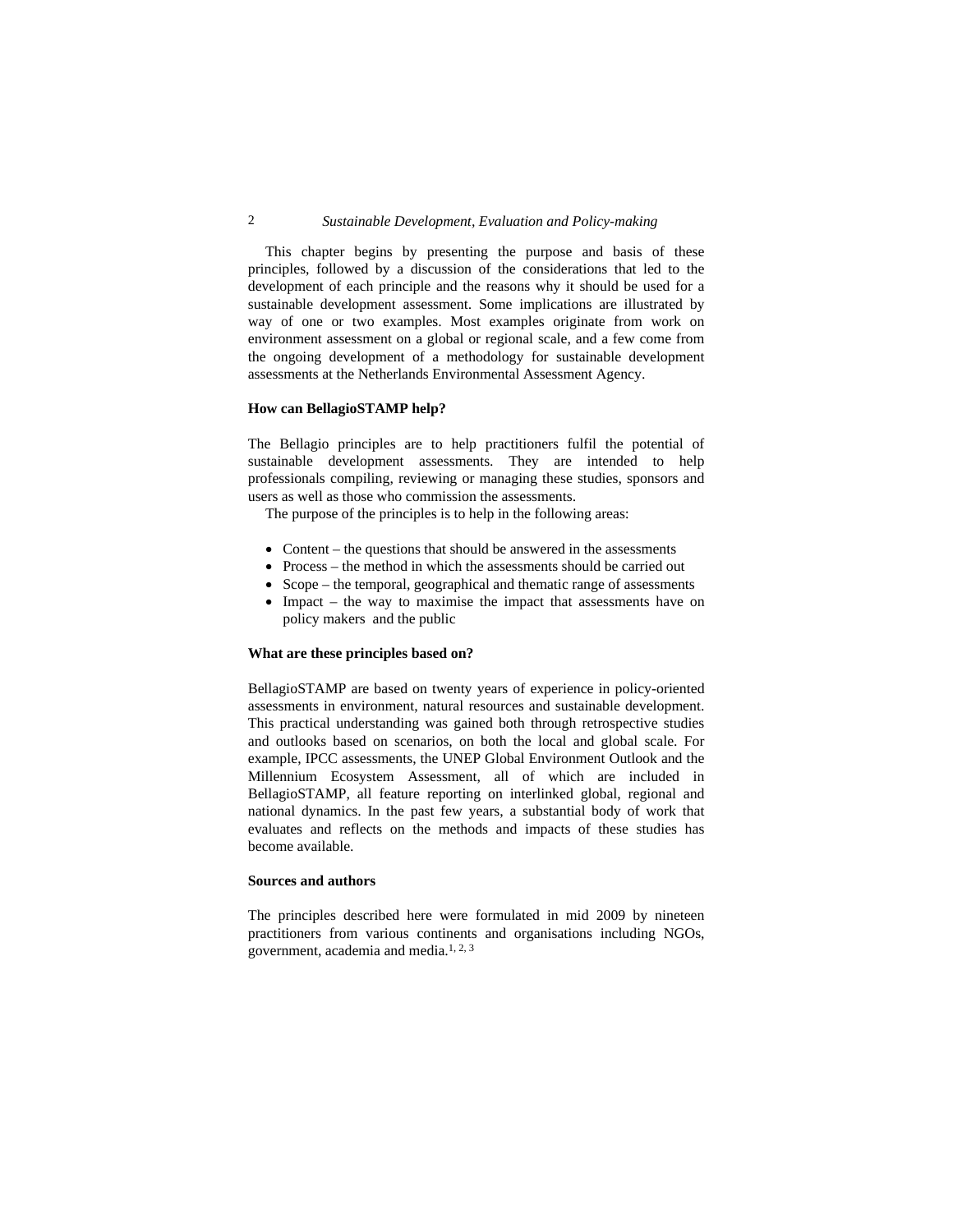In fact, the formulation of BellagioSTAMP in 2009 is an updated version of the widely used set of principles compiled by a similar group in 1996 (Hardi and Zdan 1997). One third of the members of the 2009 group participated in 1996 as well. The others were new, including, practitioners from India and China.

This chapter provides commentary and examples by the chapter author. Examples are mostly taken from the author's line of work in global and regional environmental outlooks. By necessity, this provides a specific interpretation of the Bellagio principles. This interpretation is the responsibility of the chapter author.

## **Why revisit the original 1996 Bellagio principles?**

Though the 1996 Bellagio principles were originally successful, new assessment methods and challenges to sustainable development have overtaken them. This is the result of the considerable increase in the number of integrated environment assessment studies being produced globally (for example on climate and on agriculture) as well as nationally (applicable to many countries in Latin America, for instance). In these assessments, the concept of sustainable development was included more often than in those from the mid-1990s. In addition, it has become increasingly clear that the differences in world view and how problems are framed must be acknowledged in these assessments. Lately, a shift in general emphasis from identifying problems to identifying options for action has been taking place. Based on these developments, the new Bellagio team was able to re-examine the concepts. The resulting new list of principles is conceptually more condensed, making it more easily implemented.

# THE BELLAGIO PRINCIPLES

The following section is the core of this chapter and provides a commentary on each of the eight principles. The wording of the principles is presented in a box at the beginning of each section.

#### **Principle 1: Guiding Vision**

Assessment of progress towards sustainable development will be guided by the goal to deliver well-being within the capacity of the biosphere to sustain it for future generations.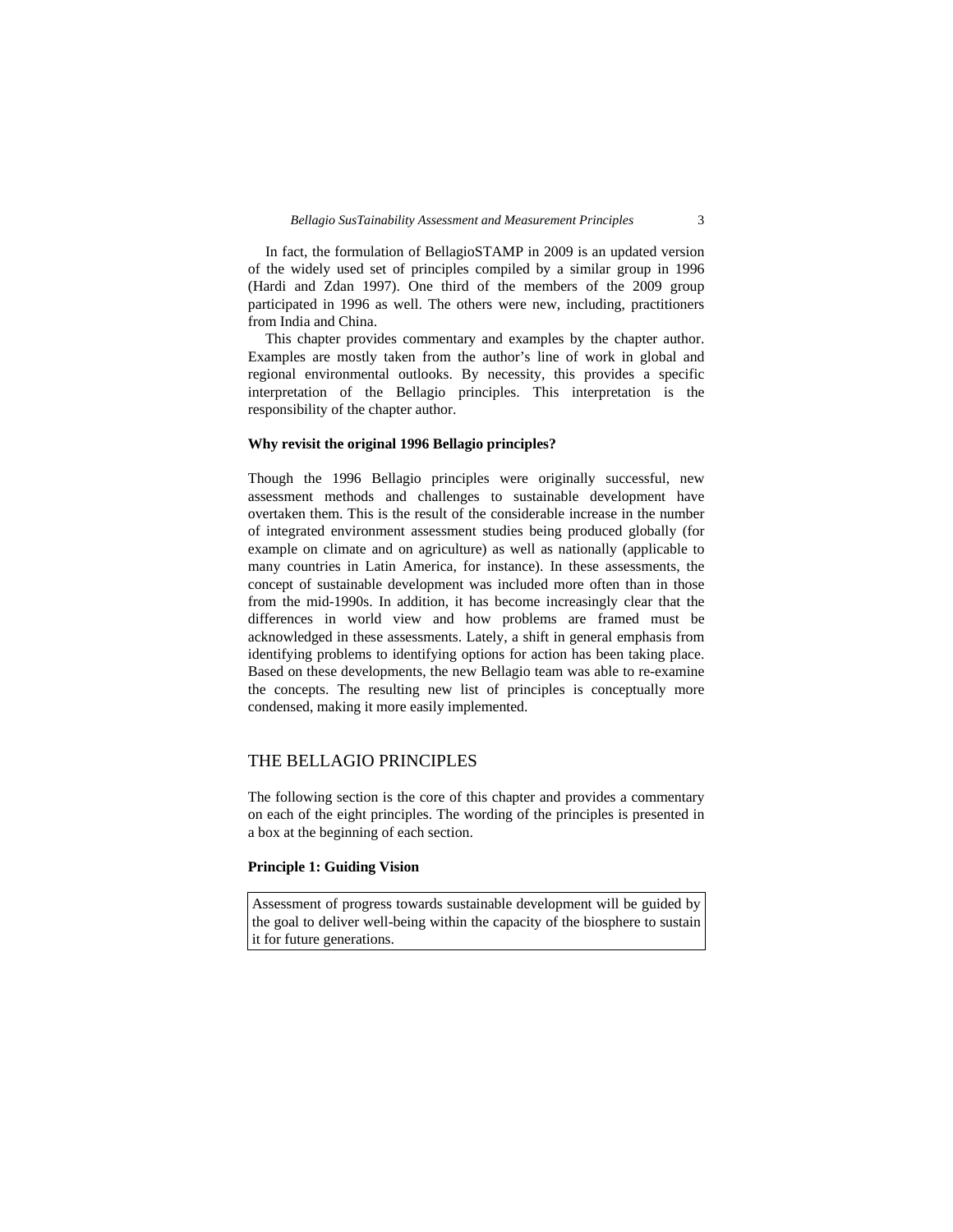Sustainable development is by definition a forward-looking concept. Its key element is to ensure that future generations are able to meet their own needs. Considering the significant and growing risks to their ability to do so, it is important to develop positive visions of the future. Having a vision in place helps to orient performance evaluation and defines the direction and scope of desirable change,.

An example of a goal that has been helpful not only in orienting the policy debate but also in guiding assessments is the use of the two-degree target in climate policy. It is not universally accepted, but it is well-known and can thus be used to structure analyses of effort, burden sharing and so forth. Another example of this are the Millennium Development Goals which, for all their imperfections, have also been useful in structuring assessments even if they look beyond the current MDG system, as in the study by Hilderink (PBL 2009b).

In practice, assessments differ in how explicit a goal or vision appears in the eventual reports and presentations. Backcasting studies are by nature very explicit in the vision for the future that serves as their point of orientation for mapping the policy actions to reach it. For some assessments, participation and social engagement during the development of the vision are essential features while other approaches take an expert-based approach. Another way in which goals play a role in assessments is through the quantitatively defined goals that are essential for creating indicators, the practical implications of which are emphasised under principles three and four. Finally, perhaps the most important point to consider is that the audience, or participants, will find it easier to appreciate the results of the assessments if it is clear what inspired the study.

## **Principle 2: Essential considerations**

Sustainability Assessment consider:

- the underlying social, economic and environmental system as a whole and the interactions among its components
- the adequacy of governance mechanisms
- dynamics of current trends and drivers of change and their interaction
- risks, uncertainties, and activities that can have an impact across boundaries
- implications for decision making, including trade-offs and synergies

An operational rule of thumb to assessment methods and tools is that they should adequately inform users along the three dimensions of sustainable development: consideration between now and the future, between 'here' and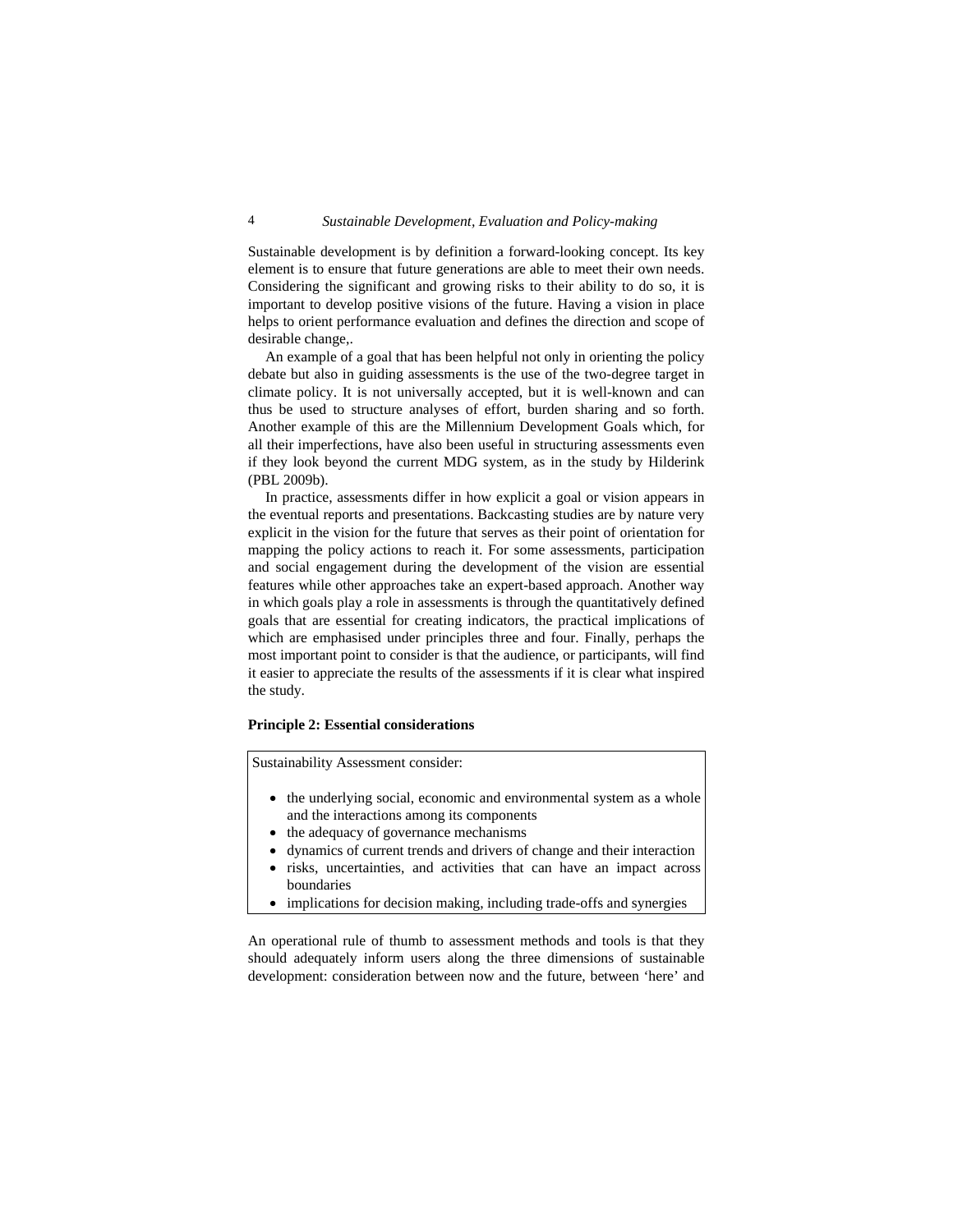'there' and across policy portfolios. The last of these is the subject of principle 2, and adequate scope in terms of time and space are the subject of principle 3.

#### *Looking at the system as a whole*

One of the reasons often mentioned by users for commissioning, or even just appreciating, integrated, broad assessment studies is that they show linkages between policy domains that are related in substance but generally organised in different governmental or business 'silos'.

For example, land use research illustrates that a number of aspects need to be brought together in order to understand long term changes, risks and vulnerabilities, opportunities and intervention points. These range from agricultural technology to the role of meat in the human diet or bioenergy use, from climate change to terms of trade and land rights.

By the same token, such research also illustrates that very clear choices concerning the design of the study must be made. Otherwise the analysis will become unmanageable. For example, global, forward-looking studies on agriculture, ecosystems and land use must decide to what extent they should speak about hunger. Agricultural production is of course related to food availability, but the global incidence of hunger also has other causes that are at least of equal importance such as poverty and conflict (UNEP 2008). These assessments must therefore decide whether to carry out full, regionspecific assessments that give a comprehensive picture of the situation or to address the very specific links between agriculture and hunger such as the size of global tradable stocks of food, and price volatility (see for example IFPRI 2009). They could also choose not to address hunger at all, making clear why that choice has been made. Integrated assessments encounter similar design decisions on issues that involve cities and urbanisation where various themes in sustainable development tend to be particularly interconnected.

One obvious implication of this principle for the practice of integrated assessment is that a typical sustainable development assessment must overcome a number of barriers, or lack of connectivity, such as between administrations, between scientific disciplines and between separate information systems. On the other hand, this is precisely where a large part of a sustainable development assessment's added value comes from.

## *Looking at dynamics*

The need to consider temporal dynamics can be illustrated by the example of replacing coal-fired power stations with stations using natural gas as fuel. For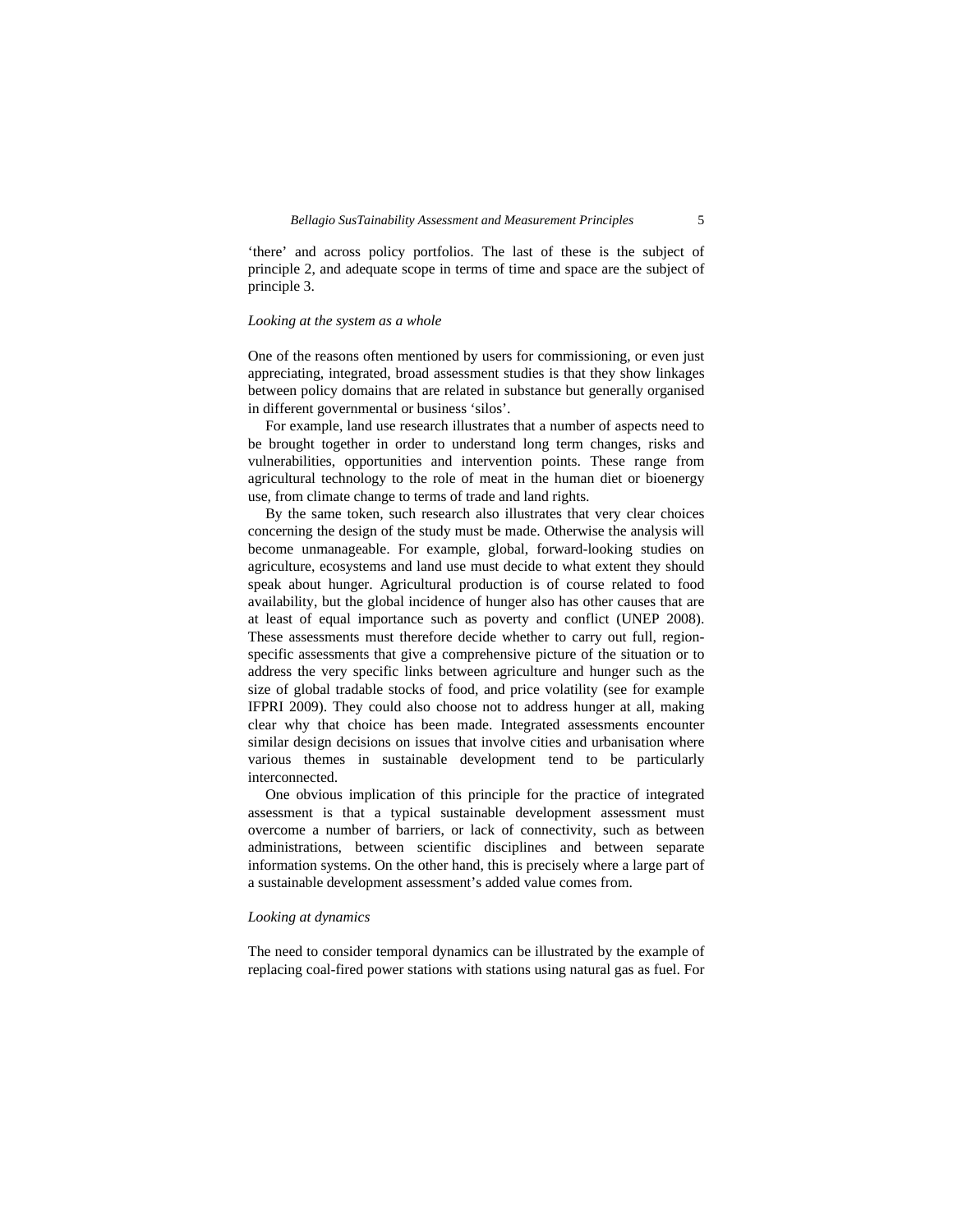the time being, this does have a climate-friendly outcome. However, an analysis over a 40-year time horizon – the average life span of a power station – reveals this fuel shift to be a lock-in that will eventually hinder lowcarbon power production. This fact of course sheds new light on investment and regulation over the next five to ten years.

Another example of changing dynamics over time can be witnessed in the global game of catch-up between improvements in agricultural productivity and the demand for agricultural products over the coming decades. Any strategic assessment of land, agriculture or biodiversity needs to address this process and its determining factors.

The obvious implication of this principle is that designers of broad assessments should conduct an analysis that subdivides the time interval between the present and the assessment's time horizon. By the same token, important regional differences will be brought into view – as in the above example of agricultural production and demand – as well as differences between regions or sectors in their typical views of how the world works, or should work. For example, very different trade-offs between economic efficiency, environmental risk and technological logic can lead to either aslate-as-possible or as-early-as-possible investments in a low-carbon energy system. The former seeks to minimise opportunity costs and anticipates autonomous technology improvement while the latter seeks to maximise technological learning processes and cost improvements with scale and experience (MNP and OECD 2008). Which conclusion is drawn depends on the perspective applied. For important issues the assessment should illuminate various views, perhaps with the aid of more than one computational model.

#### *Looking across boundaries*

Typically, assessments related to sustainable development must at some point in the analysis address the management of an environmental asset comprehensively and, therefore, across administrative boundaries. A classic example is the case of international river systems: An assessment claiming to address sustainable development should at least marginally address any important cross-boundary impacts, even if commissioned to primarily cover only one side of the border.

Furthermore, in addition to geographical boundaries, there are 'boundaries' in how things are grouped in the vast social, environmental and economic subject matter of these assessments. Taking the example of water again: By extending the modelling of water use in agriculture to cover soil moisture, water vapour and water in crops, new assessments of water quantity issues were able to point to a larger potential of water-preserving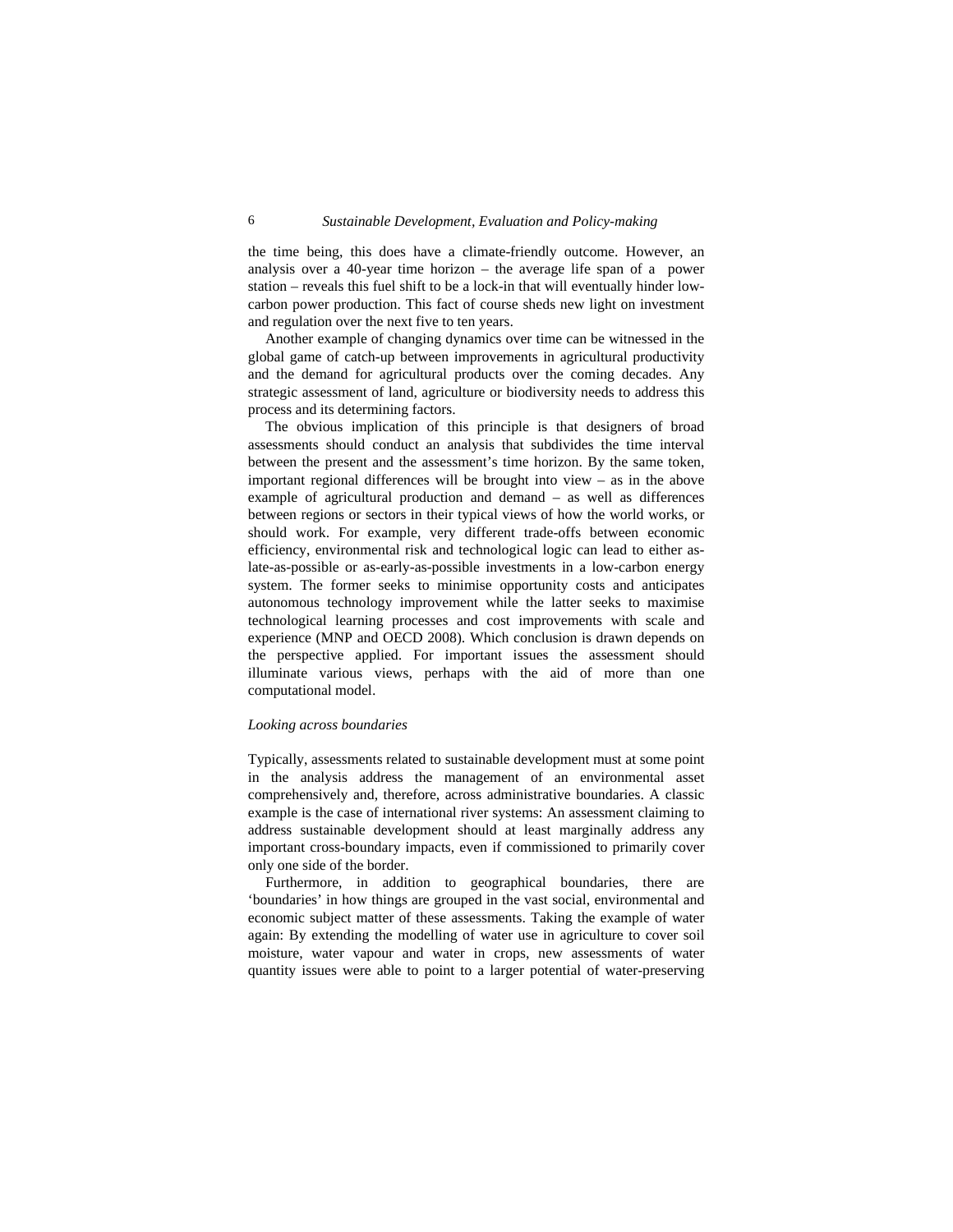measures than previously indicated, such as through the management of evaporation. This will allow stakeholders to make informed choices concerning the optimal use of land and water resources, involving for example strategic choices on the balance between domestic production, export and import of specific agricultural products.

#### *Considering implications for decision making*

The assessments that inspired BellagioSTAMP are by definition intended to inform policy. How this works has become ever more explicit over the past twenty years. Over this period, the IPCC has made policy response strategies one of its three pillars, in terms of its organisational set-up and its assessments on climate change.4 Moreover, for many regions and countries, the Global Environment Outlook (GEO) of the United Nations Environment Programme has probably been used as the main template. Using GEO as a template means that part of these assessment is supposed to address policy responses to the problems. This has been a major step forward relative to traditional State of the Environment reporting as the only authoritative policy document in this field (UNEP 1999; UNEP and RIVM 1999).5 The outlook component of GEO ensured that it addressed both the adequacy of existing policies and the challenges to be met by future policies.

More recently, there have been calls and attempts to move the overall emphasis in global environment-related assessments away from problem identification and towards options and responsibilities for action (PBL 2008, PBL 2009a, Rothman et al. 2009). The OECD Environmental Outlook to 2030 (OECD 2008) fits this pattern: It does re-establish what the larger problems for the coming decades are but follows this with a focus on policy context and policy strategies. Another example is 'Getting into the Right Lane for 2050' (PBL and SRC 2009, PBL and Clingendael 2009). It backcasts what strategic steps the EU should take within the next five to ten years if it is to be on target for its ambitious visions half-way through the century. The idea of backcasting is in itself not new and is described for example in the classic Global Scenario Group 'Bending the Curve' report (Raskin et al. 1998) or the Sustainable Society Project volume 'Visions' (Robinson et al. 1996) in Canada.

The demand for a greater focus on policies will probably mean that in the coming years there will be less room for sets of widely contrasting, explorative scenarios of the type that proved to be so mobilising among the regional participants in GEO-3 and GEO-4 (UNEP 2002 and 2008, UNEP and RIVM 2004). This is because these scenarios do not make policies separately visible, but tend to integrate them with many other changes that would take place such as changes in values, technology and trust. It is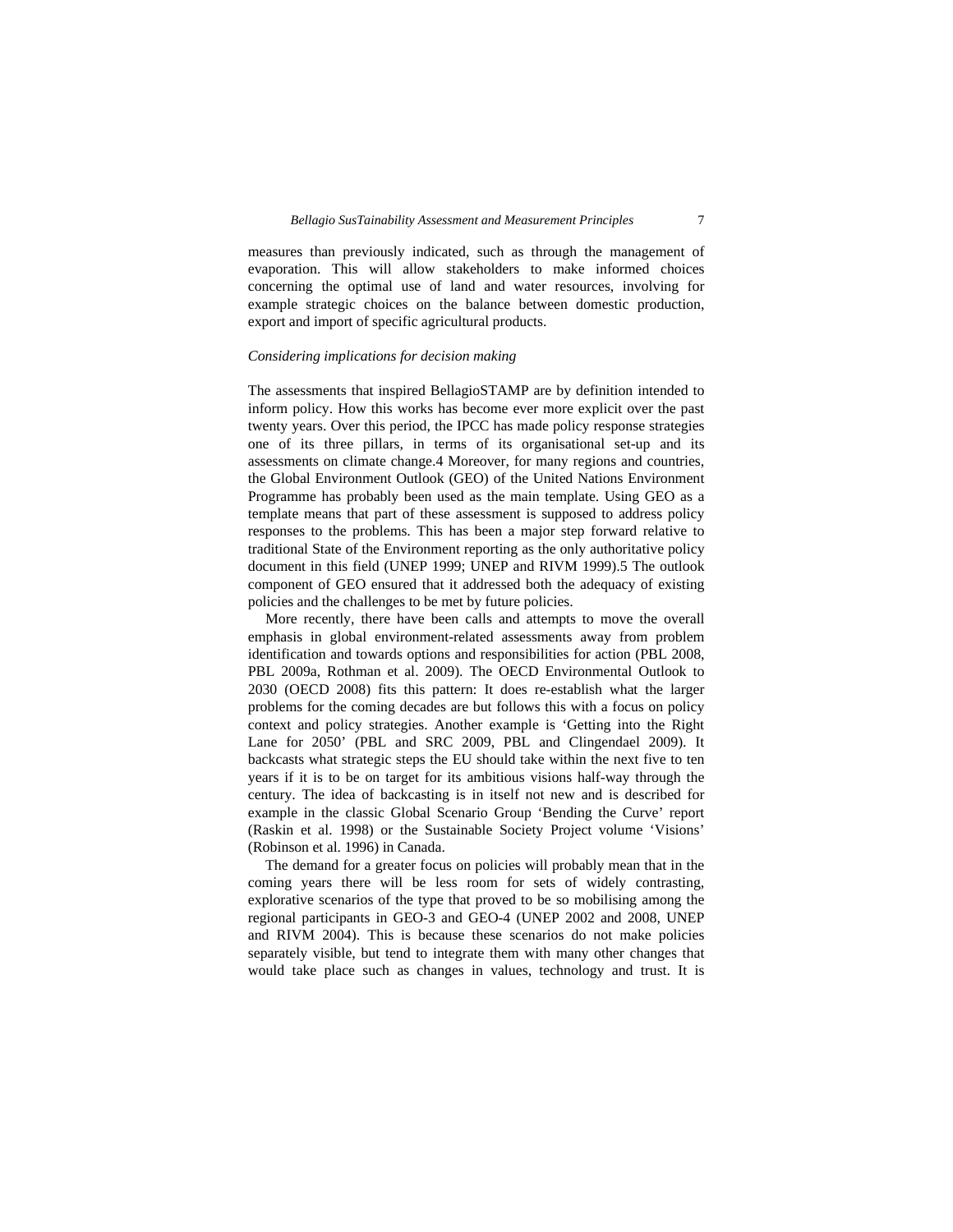therefore likely that some assessment series will revert to classic comparative analyses of policy cases in relation to baselines or switch to techniques such as backcasting.

#### **Principle 3: Appropriate scope**

Sustainability Assessments adopt:

- an appropriate time horizon to capture both short and long term effects of current policy decisions and human activities
- an appropriate geographical scope ranging from local to global

Assessments for sustainable development typically need to span a long period of time, both retrospectively and into the future, in order to produce a time horizon that adequately depicts the impacts on resources for future generations.

In addition, particular issues may also require even longer time horizons, such as investments in renewable energy infrastructure, which are a matter of long-term policy, typically spanning decades (European Climate Foundation, 2010). Although postponing serious policies until the very end of the scenario period may register as beneficial in purely economic terms, in order to make an accurate comparison, the assessment design should account for impacts that continue beyond the cut-off date of the policy scenario. For this reason, the OECD Environmental Outlook to 2030 applied an 'impact window', which took effects until 2050 into account in combination with its policy window up to 2030.

One implication of this principle for the design of future sustainable development assessments is that their regional classifications should enable its compilers to show adequate scope, by clustering areas that need to be clustered, or compared, and relating across different levels of aggregation, if that is an important element in the analysis. In itself, this requirement is not different from other domains. However, because of the wide range of disciplines feeding into sustainable development assessments, it is not unusual that their compilers have to combine information that was originally collected using regional classifications that are problematic in this new context. For example, some economic classifications of Sub-Saharan Africa cluster countries according to their trade associations – irrespective of shared ecosystems such as trans-boundary rivers. In addition, forward-looking assessments typically use models where the regional breakdown is essentially a characteristic of the modelling. In contrast to working with statistics, that typically come as national numbers that can at least in theory be regrouped, it would not be possible to take the output of such a model and re-classify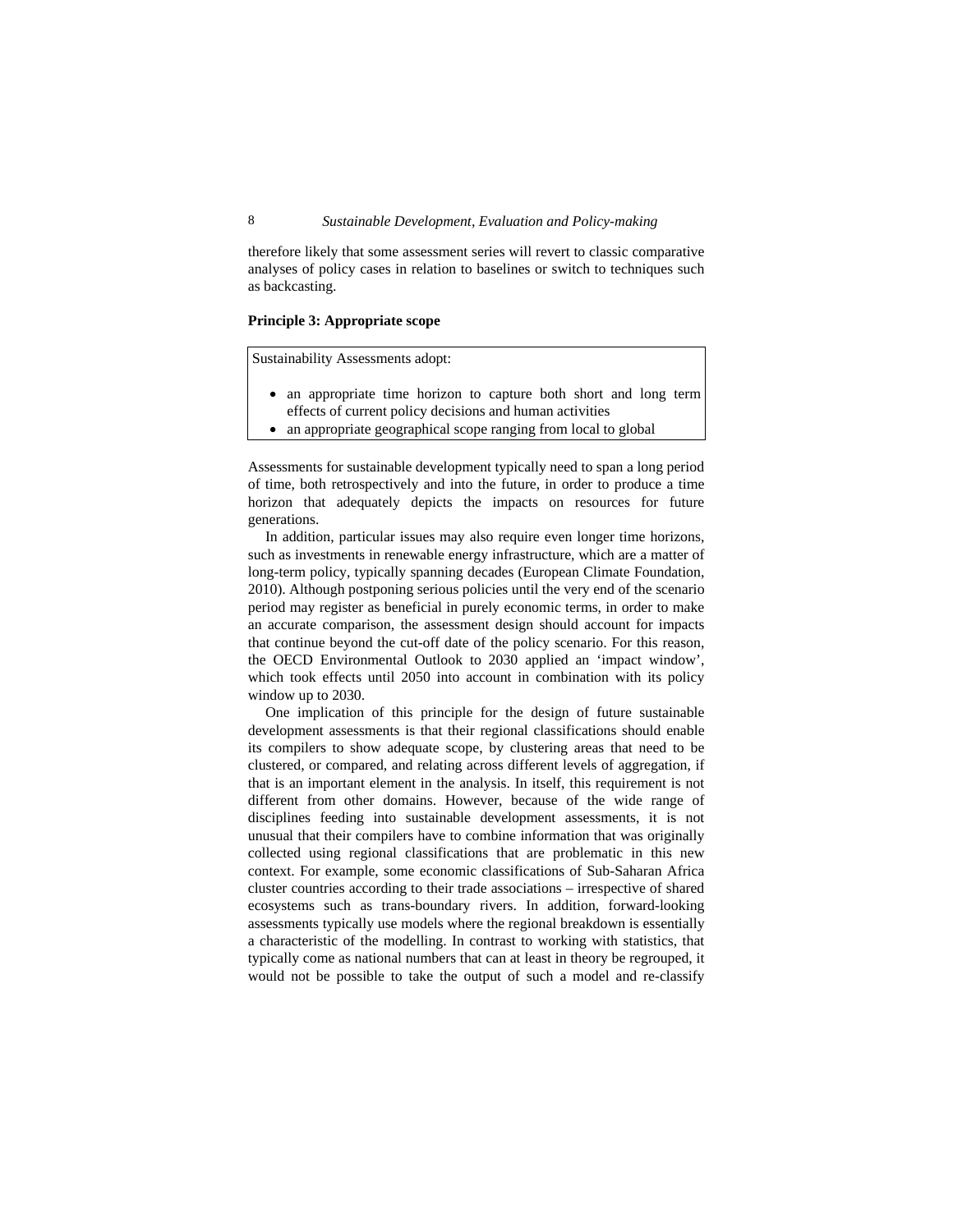Sudan from Central Africa to North Africa – because there would be no separate number for Sudan. Therefore, fixing a regional classification early in the design process is a challenging but important step in ensuring that the eventual assessment will have an appropriate scope.

This principle is also a reminder that other geographical aspects have to match geographical reality in scope and scale. For example, national annual totals of water availability and use are in and of themselves not adequate for assessing the risk of water stress. Accounting on this basis would assume that rainfall at one end of the country can satisfy demand at the other. This would cause overestimation of water availability in larger countries, for example China or Australia, as well as in various other geographical situations. The river basin is a more appropriate unit, as this is where demand and availability meet. And even then, care is needed in the analysis because upstream or downstream location can matter.

#### **Principle 4: Framework and Indicators**

Sustainability Assessments are based on:

- a conceptual framework that identifies the domains that core indicators have to cover
- the most recent and reliable data, projections and models to infer trends and scenarios
- standardised measurement methods wherever possible, in the interest of comparability
- comparison of indicator values with targets and benchmarks, where possible

This principle – providing meaningful information for good decision making directly to policy makers as well as to their voters and the media who follow them – goes to the core of the assessments. While the very first principle already highlights the need for a guiding vision that clearly defines the challenge and the approximate direction to be taken, this principle contributes to an assessment's practical use and quantification. In other words, it helps to answer questions such as 'What natural resources is this outlook going to consider and in what terms; does it have to address domestic resource use only or does it have to show the country's share of future global resource useperhaps even shown on a map?' And if an ex ante evaluation of policy options is included: 'What is the target? How much progress is sufficient?' It speaks to the need for a framework and indicators – often core terms when an assessment is being commissioned.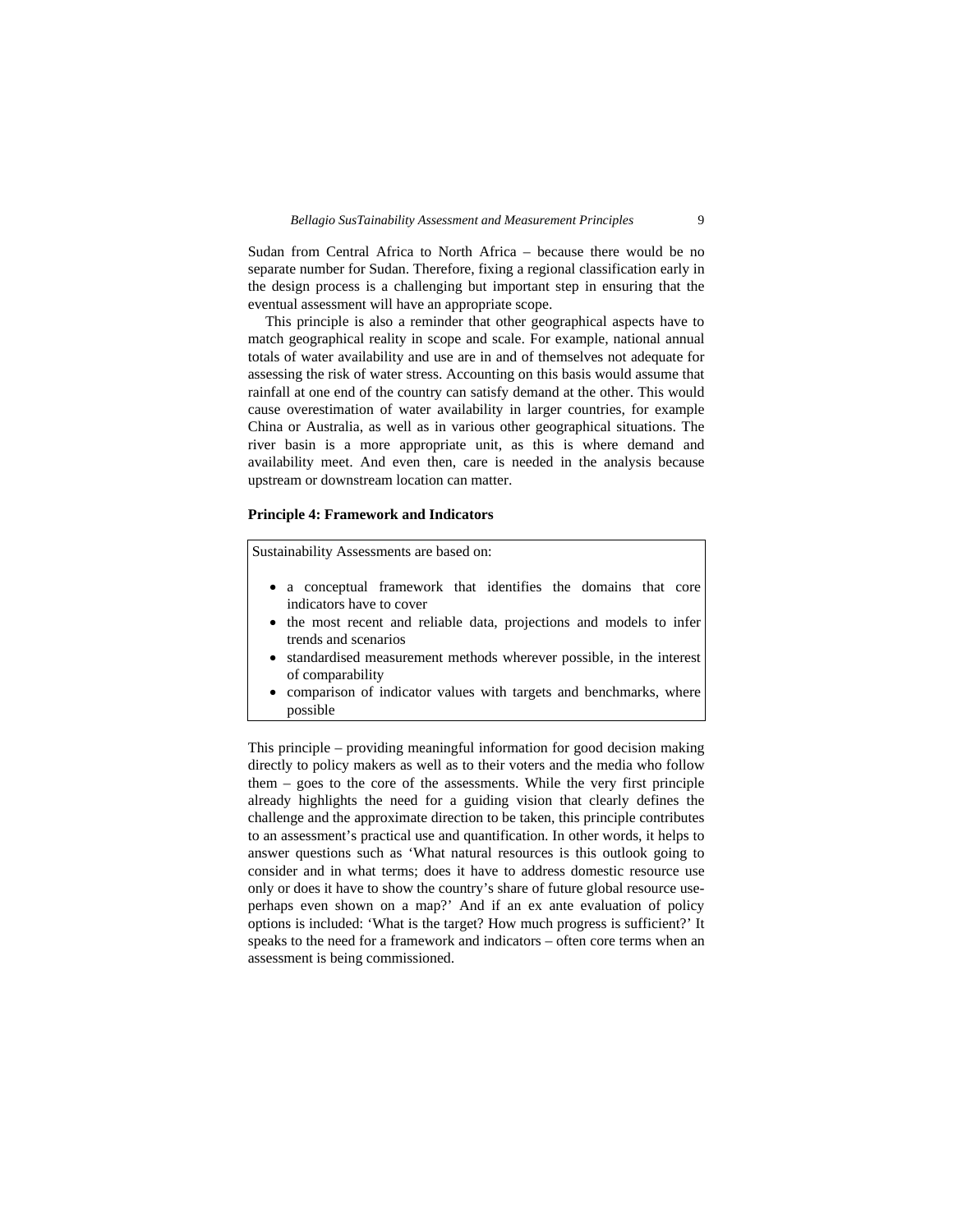A well-defined conceptual framework and indicators help assessments to generate clear results despite the often complex and ambiguous nature of sustainable development as a subject. Both illustrate that in order to achieve clear results, a consistent, clear viewpoint needs to be maintained throughout these complex, multi-participant studies. For example, the responsibilities of OECD countries and BRIC (Brazil, Russia, India, China) for the global environment in the coming decades. Or: identifying the urgent among the many important issues, for the EU as a whole, in view of its long-term ambitions.

#### *Framing*

As Mike Hulme so clearly described in the case of climate change, disagreements over the solutions to a problem often stem from the different ways in which people frame a problem (Hulme 2009). For example, whether climate change is framed as technology gone wrong, or something that has always existed or as global injustice, determines the 'space' in which the solutions are to be sought. Consequently, the framing also determines what the correct setup of the analysis should be, that is its time horizon, sector classification, and who should be involved and how.

#### *Comparability*

In order to provide an analytical base for an assessment in terms of the three key dimensions of sustainable development (connecting now with the future, 'here' with 'there' and connecting across policy portfolios), comparability along these three dimensions is needed. Obviously, the use of standardised metrics helps.

For example, the use of land use statistics in international assessments tends to be a source of disagreement between country representatives, who typically favour nationally acknowledged sources of information, and the analytical team, the members of which typically favour globally harmonised data sets. There is no easy solution for this dilemma other than using harmonised datasets for global or regional pictures, while switching to specialised – such as national – data sets for pertinent in-depth analysis. Of course, one ought to rely on more than one source and be aware of potential controversies beforehand.

Another example is in the comparison of biodiversity developments over time, between scenarios and between parts of the world, which requires synthetic indicators that brutally simplify such a complex issue. Mean species abundance is one such indicator, as are species area range and potentially disappeared fraction. This class of indicators tends to be controversial with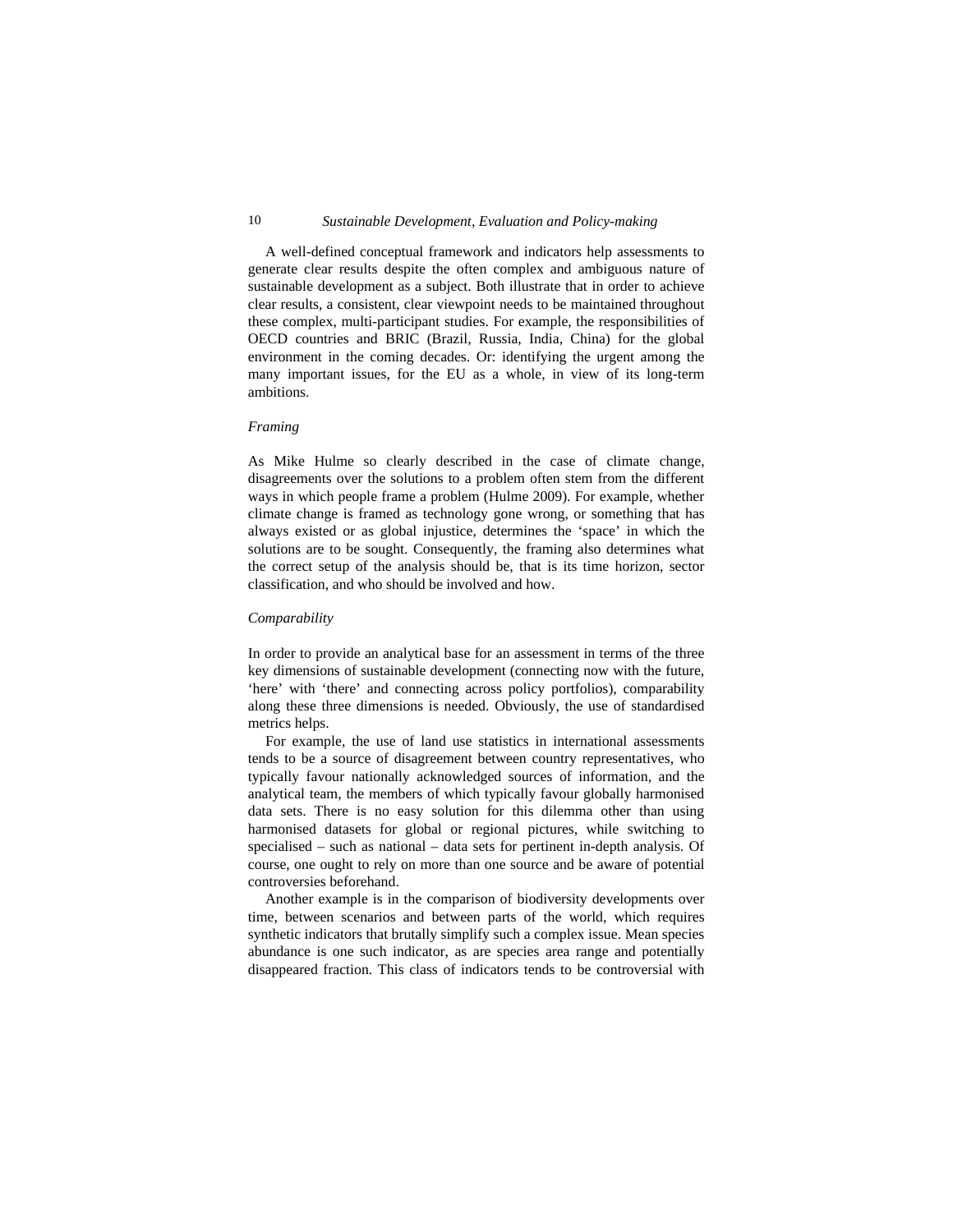those who have devoted their careers to the study of this complexity and requires great care in communication to a non-technical audience.

Outlooks and models constitute a particularly exciting arena for comparability, considering that a model is a consolidated world view. For example, computable general equilibrium models; or deterministic, or engineering type models; or vision-oriented participatory approaches. The challenge here is to rise above one's particular school of thought. Two international modelling forums in the field of energy and climate are very useful in this respect (the Energy Modelling Forum, associated with Stanford University, and the Asia Energy Environment Modelling Forum). In operational terms, a useful practice, which emerged from the agricultural work for the OECD Environmental Outlook to 2030, is to compare models on the basis of the overall picture they project, such as an increase in South-South trade and in the production of oil crops, rather than in terms of model details such as elasticities, even though the latter are indeed based on important research and academic thinking.

#### *Indicators*

Just like other elements of these assessments, indicators cannot be neutral. Most importantly, they must contain a reference value that helps to interpret the numerical value. This could be, for example, the naturalness of ecosystems or of the incidence of child malnutrition. One particularly elegant reference value is built into the adjusted net savings indicator (formerly known as genuine savings). Its design rests on the intuitive notion that, to any country, dissaving over a prolonged period of time will be unsustainable (Bolt et al. 2002). Obviously, however elegant the solution for the reference value, calculating in practice when saving turns to dissaving remains fraught with practical and conceptual difficulties, including the perennial disputes on valuation of common goods and of long-term risks.

The bottom line is perhaps that the effectiveness of an assessment of sustainable development issues can benefit from investing time in a better understanding of the audience's practical needs, including any underlying questions that may not always be visible at first glance. For example, it may well be that the target audience of such an assessment is not the decision maker who requested it but 'bystanders' whose political support is nevertheless important and who require a different information format.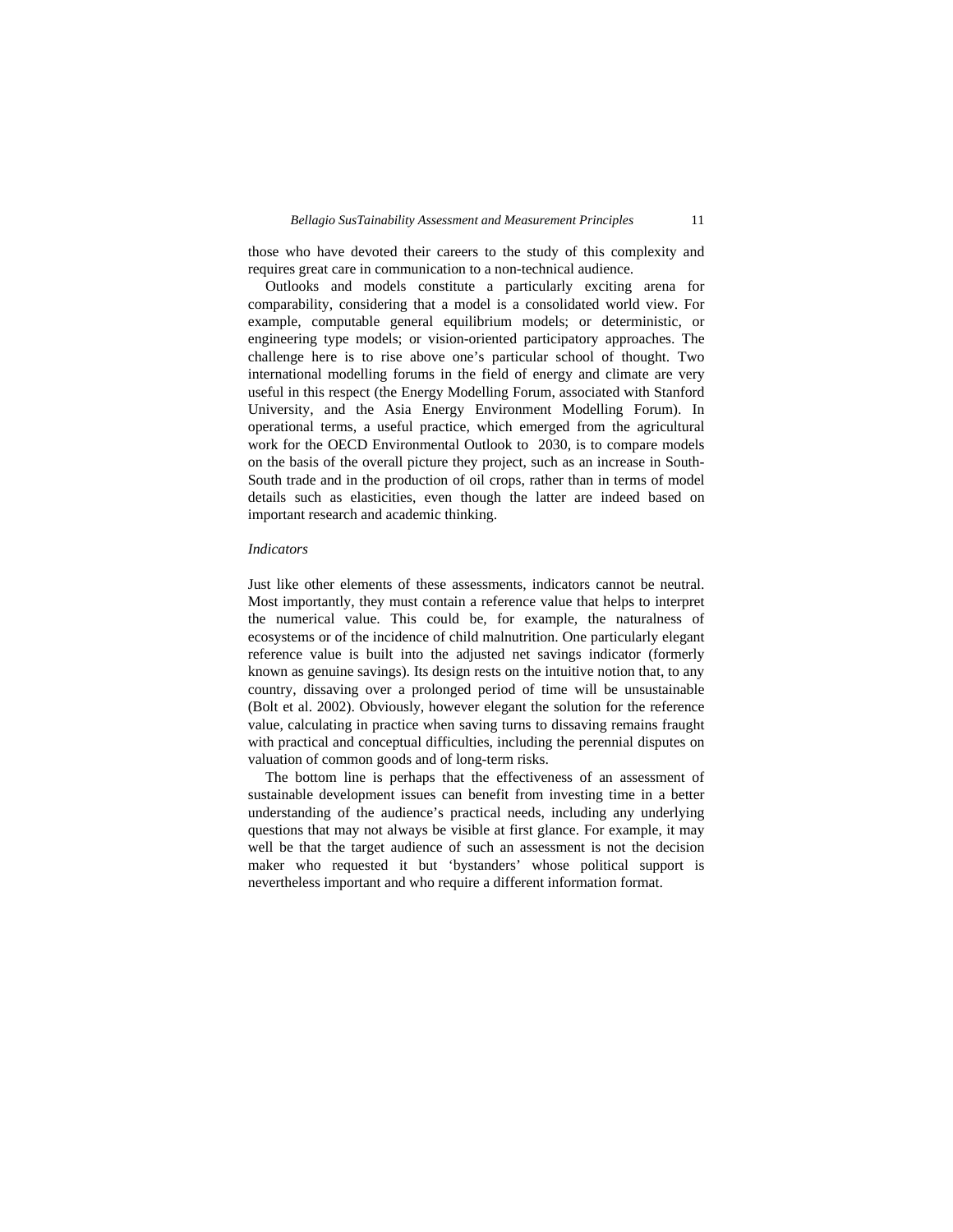## **Principle 5: Transparency**

Assessment of progress toward sustainable development:

- ensures that the data, indicators and results of the assessment are accessible to the public
- explains the choices, assumptions and uncertainties determining the results of the assessment
- discloses data sources and methods
- discloses all sources of funding and potential conflicts of interest

Assessments as discussed here are a matter of trust. Typically, they are about a set of problems in which different groups have different interests, involving from starkly different perspectives on how the world works and what its problems are.

For these reasons, it is key to be open about the analytical methods applied. This includes questions such as 'Can this assessment be trusted?' and 'If my favourite analytical team had carried this out, would the outcome have been much different and in what way?'

For example, the critical reviews of IPCC assessments suggest that more transparency is needed in the actual assessment: That is how the assessment team progressed from evidence (mostly spotty, or conditional) to statements about an overall pattern. (for example PBL 2010).

Even if the assessment is so complex that a full listing of data, model characteristics and sources of bias and uncertainty would not help the audience to gain more of an overview, opening the assessment up for inspection is still the right thing to do. For specific features within the complex machinery of such an assessment, inspecting parties usually have specific, manageable test questions, such as questions concerning certain price elasticities or country-specific green house gas emissions. But the complexity of assessments for sustainable development remains a problem for their trustworthyness.

One obstacle to inspecting the trustworthiness of assessments for sustainable development is their complexity. Traditional uncertainty analysis tends to drown the user in listings of imprecisions, model sensitivities and unknown factors. In an attempt to avoid this and truly tackle the issue of trust, Petersen et al. (2006) have been pioneering an approach that focuses instead on the robustness of main conclusions. In practical terms, a checklist is followed with questions such as 'Have you checked whether alternative views on this issue exist?' Uncertainties or bias that could affect the main conclusions are then singled out for in-depth scrutiny (Janssen et al. 2003). In contrast, the multitude of uncertainties unimportant to the main conclusions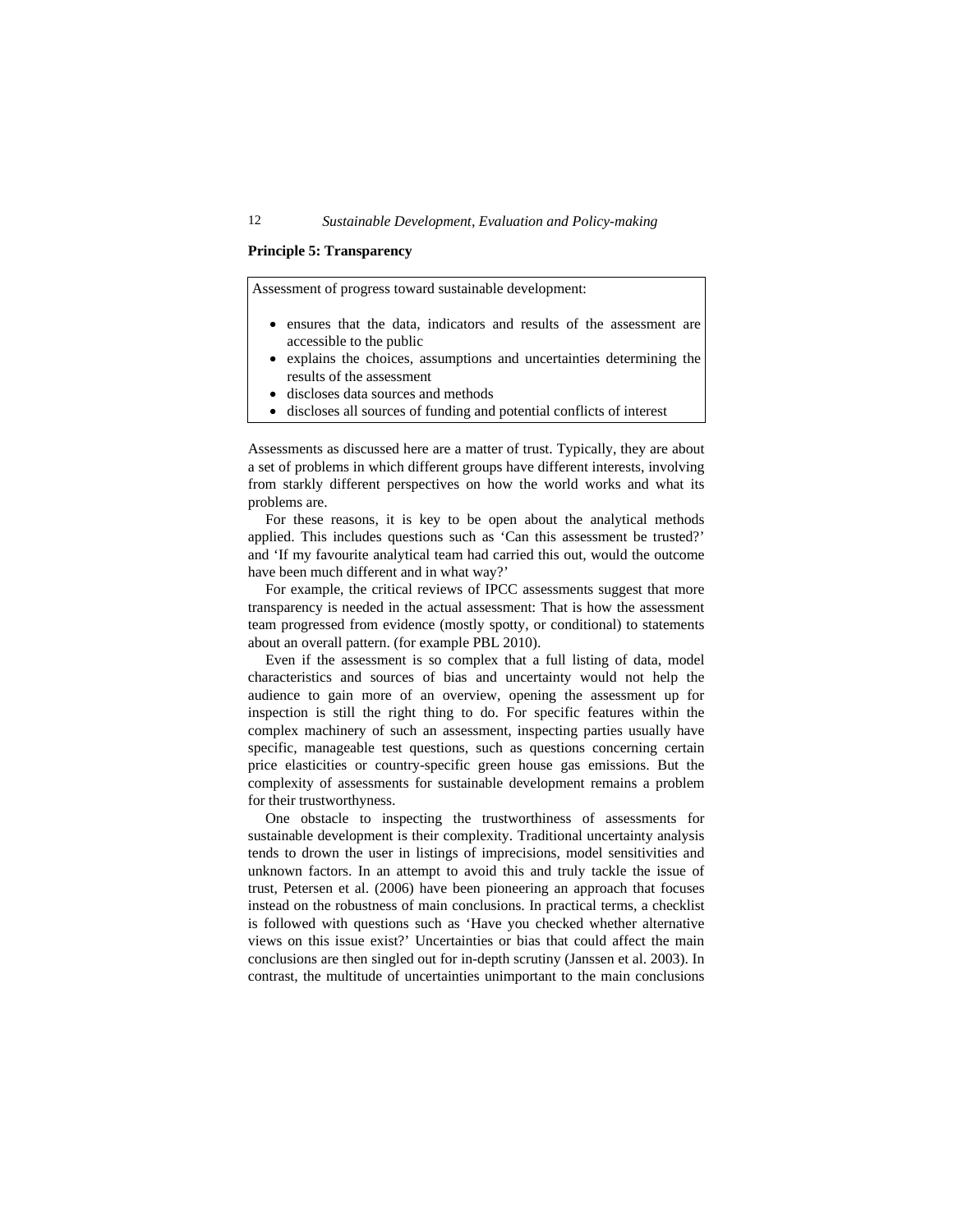is put aside, saving valuable time for the audience as well as for the assessment team. Examples of this method can be seen in CBD Secretariat and MNP (2007), MNP and OECD (2008) and PBL (2010).

The need to disclose interests may sound logical nowadays, when it has become customary in this line of work to understand who the source of a message and not just the message alone. However, this was less obvious in the 1990s and is the only aspect to which the originators of the Bellagio principles gave no consideration to.

## **Principle 6: Effective communication**

In the interest of effective communication, to attract the broadest possible audience and to minimize the risks of misuse, Sustainability Assessments:

- use clear and plain language
- present information in a fair and objective way that helps to build trust
- use innovative visual tools and graphics to aid interpretation and tell a story
- make data available in as much detail as is reliable and practicable

Assessments as discussed here provide not only data and analysis but, more importantly, an interpretation of the significance of the findings. In other words, their purpose is clarification. It naturally follows that they should be as clear as possible.

Collectively, the role of these assessments in global environmental change has been characterised as 'reducing the political risk of doing the right thing' – for example, putting serious quotas in place for fisheries or bringing air transport under a climate policy regime. This implies that their primary audience is not decision-makers but their constituencies (Cropper 2007). In this vein, they must reach non-specialists and audiences that are concerned with a number of divergent issues. Their findings will probably reach these target groups through the media, not as original reports. Their language, examples and the visual material offered to the media must make this transfer of information as easy as possible.

In addition, the assessments referred to here tend to be far more complex than most individual compilers realise, especially when the assessment involves an outlook for the future. Typically, they involve a comparison in many dimensions: between the present and the future, between a reference scenario and one or more policy cases, between world regions, between different issues, between the current study and the source publications, and between different viewpoints. In addition to this, different parts of an assessment may represent their own specific take on the problems, such as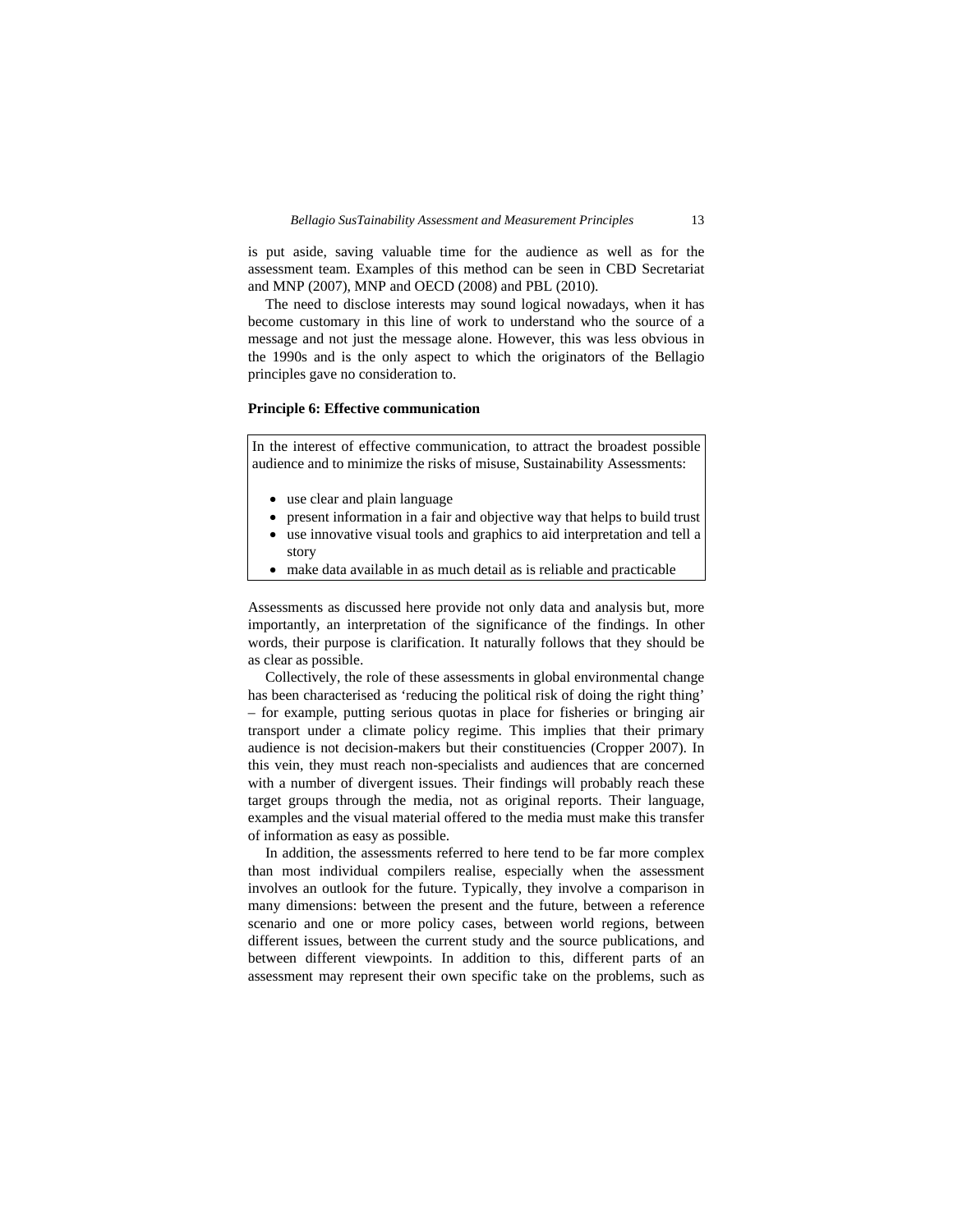IPCC's reporting on the science of climate change, on its regional impacts and on its policy options.6

In view of this complexity, the task of those who compile the reports and present the results is not to showcase the entirety of the complexity of the problem but to clarify the significance of the results to the policy user in mind. In doing so, it may be helpful to organise the reporting of complex assessments in different layers such as a 'Summary for Decision Makers' and a main report, or a main report and background reports.

Although most of the assessments discussed here have a strong quantitative component, particularly concerning the environment and the economy, an effective approach is often to aid the reader by means of 'computer-aided storytelling' or 'storytelling and simulation' (Alcamo 2001). Obviously, this requires the compilers to be clear about the story themselves, which can be a challenge for larger assessment projects with a large and diverse group of modellers, writers and reviewers.

#### **Principle 7: Broad participation**

To strengthen their legitimacy and relevance, sustainability assessments should:

- find appropriate ways to reflect the views of the public, while providing active leadership
- engage early on with users of the assessment so that it best fits their needs

This principle reflects the societal role of most of the assessments considered. Typically, assessments of this kind take place at the interface between science and public policy. At the same time, both elements of this principle express the need for optimisation, rather than maximising public participation.

## *Reflecting views of the public*

The need to reflect the views of the public relates *inter alia* to the insight that issues of environment and sustainable development are viewed very differently by different groups. For example, in relation to the future of agricultural production feeding nine billion people, some see globalisation as the key to solutions ('production taking place where it is most effective') while others see it as deeply problematic and the wrong thing to encourage ('irresponsible players and a reduction of everything to its global market price'). In fact, the difficulties that the Agricultural Assessment wrestled with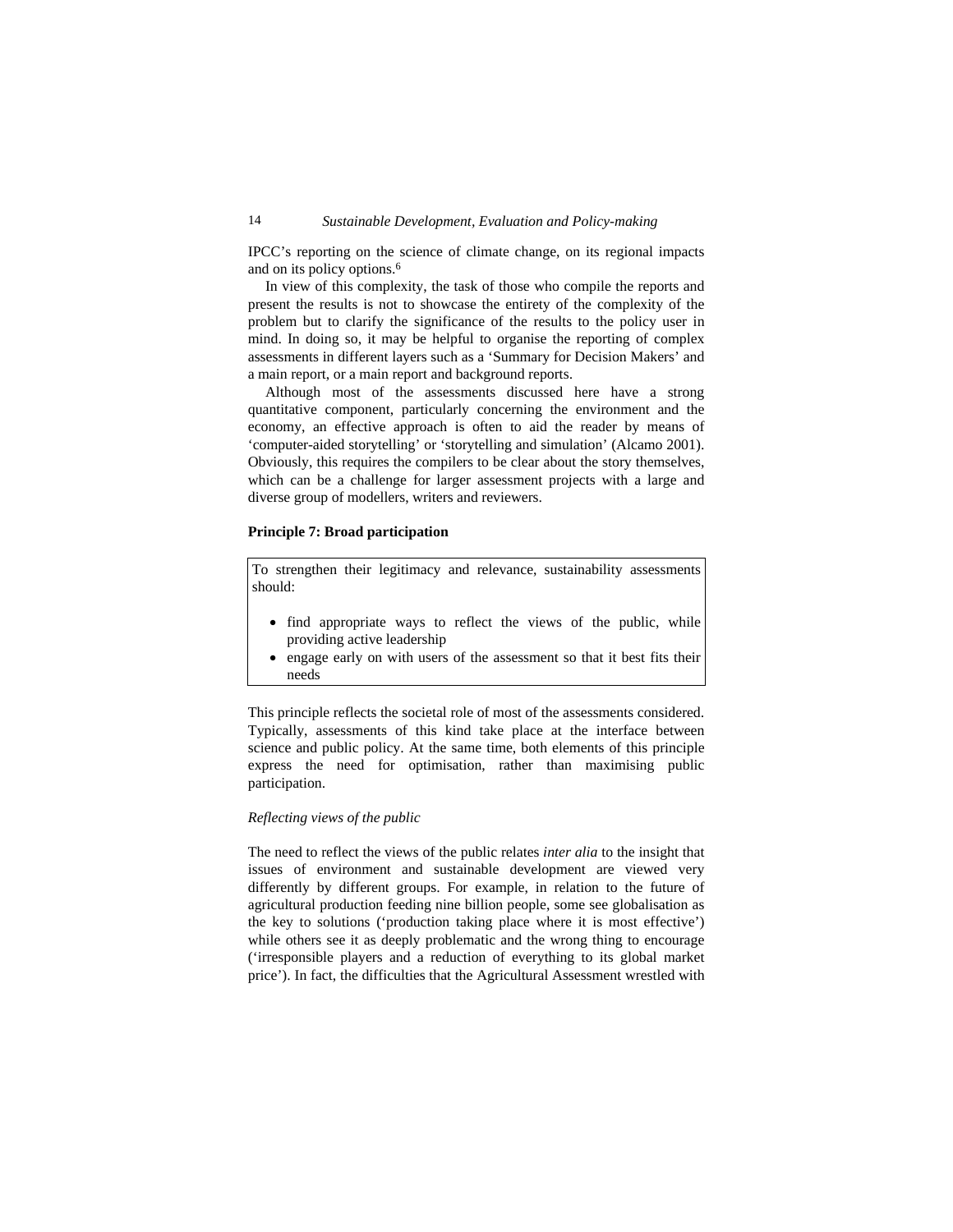had much to do with the highly contrasting views concerning the problems of agriculture, technology and globalisation (IIAASTD 2009).

In light of this, the set of scenarios in the third and fourth Global Environment Outlook ('Markets First', 'Security First', 'Policy First', 'Sustainability First') can be seen as representing not only possible pathways into the future but also worlds in which different sets of preferences prevail.

 The scientists Rotmans and De Vries pioneered methods to reflect these varying perspectives in assessments in an explicit manner (Rotmans and de Vries 1997). For example, such perspectives define the nature of the problem, how the world supposedly works, and what level of risk is acceptable. While their approach, in principle, would help to illuminate dilemmas and to place discussions of uncertainties in a policy context, when applied to a real assessment project, it remains a challenge to keep things sufficiently simple and to avoid interpretations such as 'It all depends on how you look at it'. The Netherlands Sustainable Development Outlook, after attempting to tackle this in its first edition, eventually moved the discussion of perspectives to a separate, final chapter. This final chapter reflected on how controversial or robust the conclusions of the report looked politically, in view of various perspectives and opinion surveys (Aalbers 2006 and Petersen et al. 2006). This is at least one pragmatic way to acknowledge the range of public perspectives whilst keeping the assessment report concise and conclusive.

#### *Engaging with users early on*

The variety of methods and approaches used in these assessments has grown steadily over the past twenty years. As the choices for the design of assessments are better understood, engaging early on with users becomes ever more useful. This message came loud and clear from the two workshops for managers and key contributors to the global assessments that appeared in early 2008 (Rothman et al. 2009).

One example of user interaction that has worked very well has been the preparation of the OECD Environmental Outlook to 2030. It was conducted from 2003 to 2008 through the OECD's structure of standing working groups, extended on occasion to include representatives of major groups and experts from non-OECD member countries. This is perhaps an unexpected example because it comes from a traditional institution. However, it clearly worked, not only providing oversight for the preparation of the outlook but also providing positive stimuli for policy discussions as the analysis was progressing (OECD 2008).

One implication of this principle for future assessments is that it is useful to decide early on the design of an assessment whether interaction with the users is needed, and, if so, how, and if not, why. Another implication is that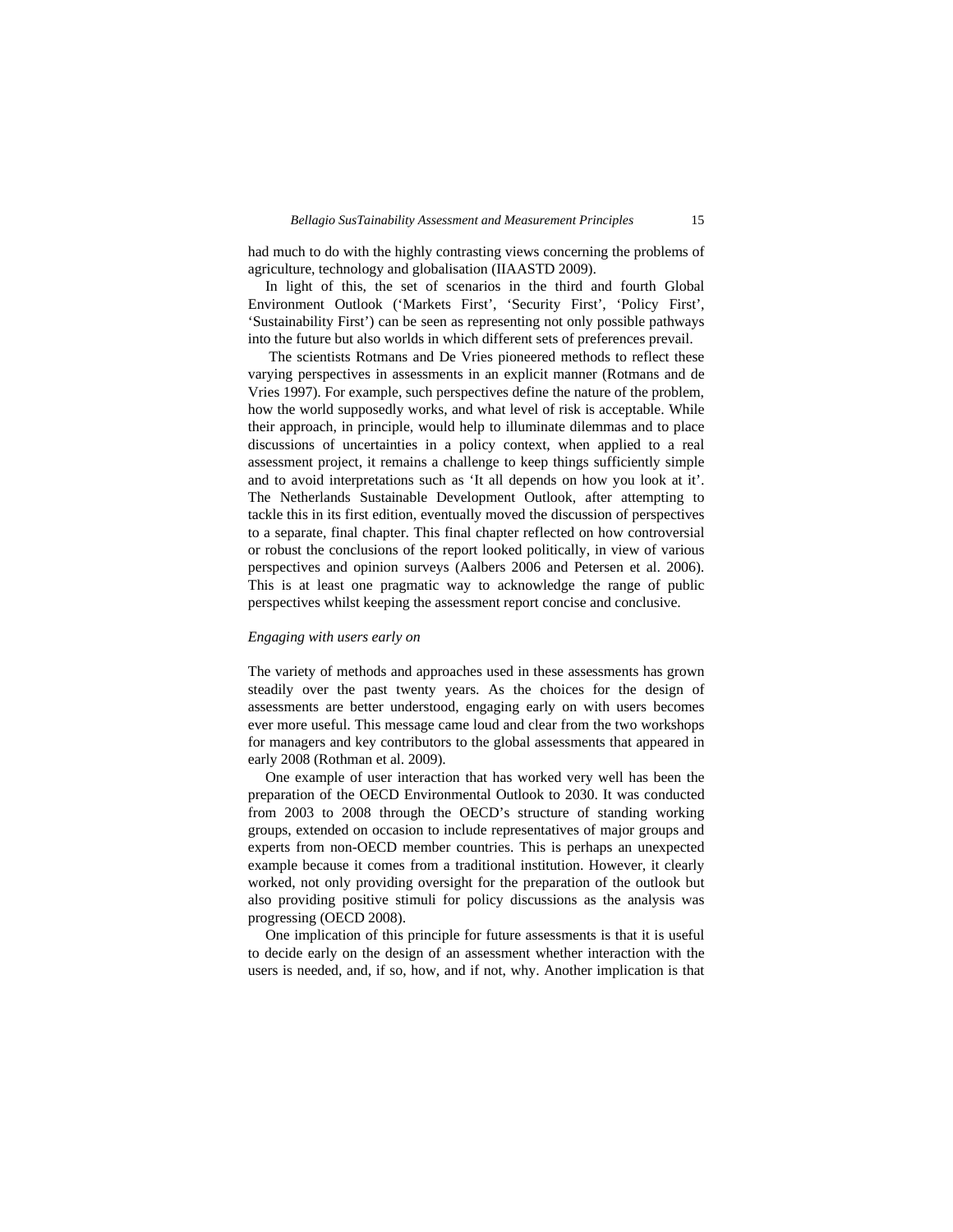ample time is required in project schedules to make effective participation and consultation possible.

#### **Principle 8: Continuity and Capacity**

Assessment of progress towards sustainable development require:

- repeated measurement
- responsiveness to change
- investment to develop and maintain adequate capacity
- continuous learning and improvement

Measurement of progress requires, by definition, consistent observations over time. This may seem obvious, but, in fact, a surprising amount of international effort in this area has been one-off. Despite this, very useful programmes exist that cater to long time series. Some are less than glamorous and run on relatively tight budgets. For example, the GEO data portal7, the OECD environment indicators (Linster 2003), the Hundred Year Data Base on the Environment (HYDE)<sup>8</sup>, and OECD's work on very long economic time series (Madison 2010). At the same time, initiatives like 'Beyond GDP' (European Communities 2009) and 'Measuring the Progress of Societies'9 highlight the need to adapt established schemes of measurement and reporting, in particular on economic progress.

In other words, building and managing the capacity for repeated assessments of progress towards sustainable development is a balancing act between promoting policy orientation and protecting routine operations, between year-to-year flexibility and investing over a longer period, and between routine and renewal.

For example, in terms of assessment capacity, the wider achievement of the Global Environment Outlook has been that it has established a network of collaborating centres, capable of connecting global and regional reporting.10 Even though the evolution of the programme was not smooth and was, in typical UN fashion, overstretched, it did deliver learning tools such as methodical evaluations of each global assessment, technical reports as well as successive editions of handbooks (UNEP and IISD 2007). Moreover, its ongoing process of workshops and reviews has eventually established a network that is regionally balanced and capable of periodically re-inventing itself. In this way, the motto adopted by UNEP for setting up GEO, namely 'learning by doing' seems to have been effective.

One implication of this principle for assessment practice is that the core organisations should adhere to the principle that a good assessment process includes care for continuity, capacity and renewal. The IPCC is exemplary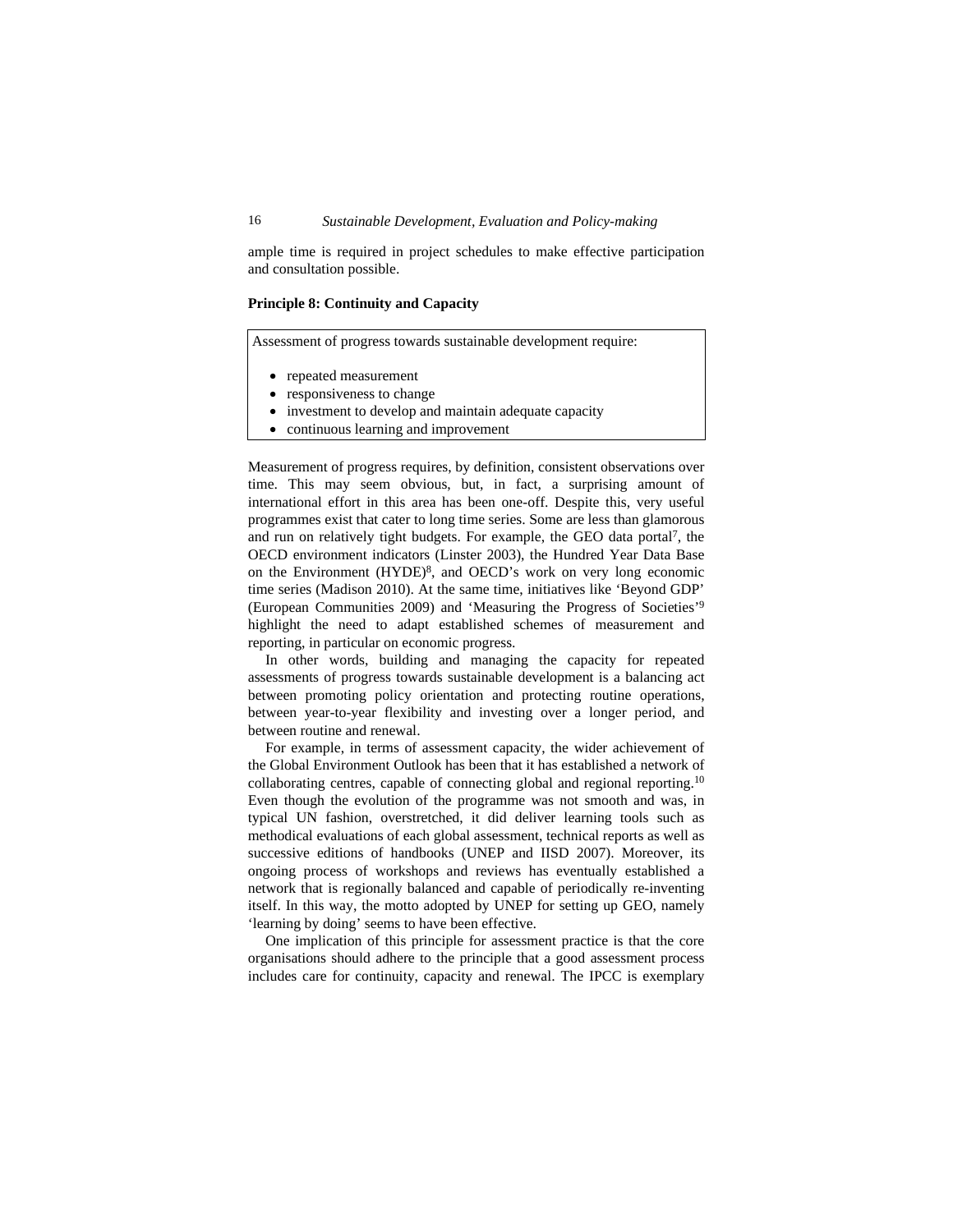for each of these three points. Another example is the capacity and collaboration for environment-economy modelling that OECD has invested in (mainly for its Environmental Outlook to 2030) and now intends to maintain as a valuable tool (MNP and OECD 2008).

## EPILOGUE

The re-launch of the Bellagio principles is intended to rethink and rephrase the valuable principles created more than a decade ago, against the backdrop of increased use of sustainable development assessments*.*

Policy-oriented sustainable development assessments come in a large variety – by application area, policy phase and methodological approach. Therefore, rather than compile a 'how-to' manual, the practitioners at Bellagio identified joint principles spanning their wide range of practices. These should offer just the combination of clarity and flexibility to be of help. The added value that BellagioSTAMP intends to bring is making these insights easily available for any group assessing societal progress, considering policy options or advocating change.

This chapter delineated each of the principles, as well as the considerations that led to them, and explored examples for each from the domain of work of the author. From this exercise, it must be concluded that the revised principles match practice. What is more, the principles also seem to provide a useful, easily comprehensible structure to speak about project design choices, for example with those who are considering commissioning an assessment.

Notions similar to BellagioSTAMP have recently been expressed by a range of projects and publications. In particular, parallels exist with:

- two reviews of recent global environmental assessments and their significance for the Netherlands, the EU and UNEP (PBL 2008 and PBL 2009a);
- the large OECD initiative towards Measuring the Progress of Societies<sup>9</sup>, papers and conference notes in preparation of the Beyond GDP conference (European Communities 2009);
- findings of the two TIAS workshops in 2008 and 2009 on experiences with the making of Global Assessments (Rothman et al. 2009);
- a set of Quality Requirements for Sustainability Evaluations developed in the framework of the EPOS network (please refer to chapter 12 of this book).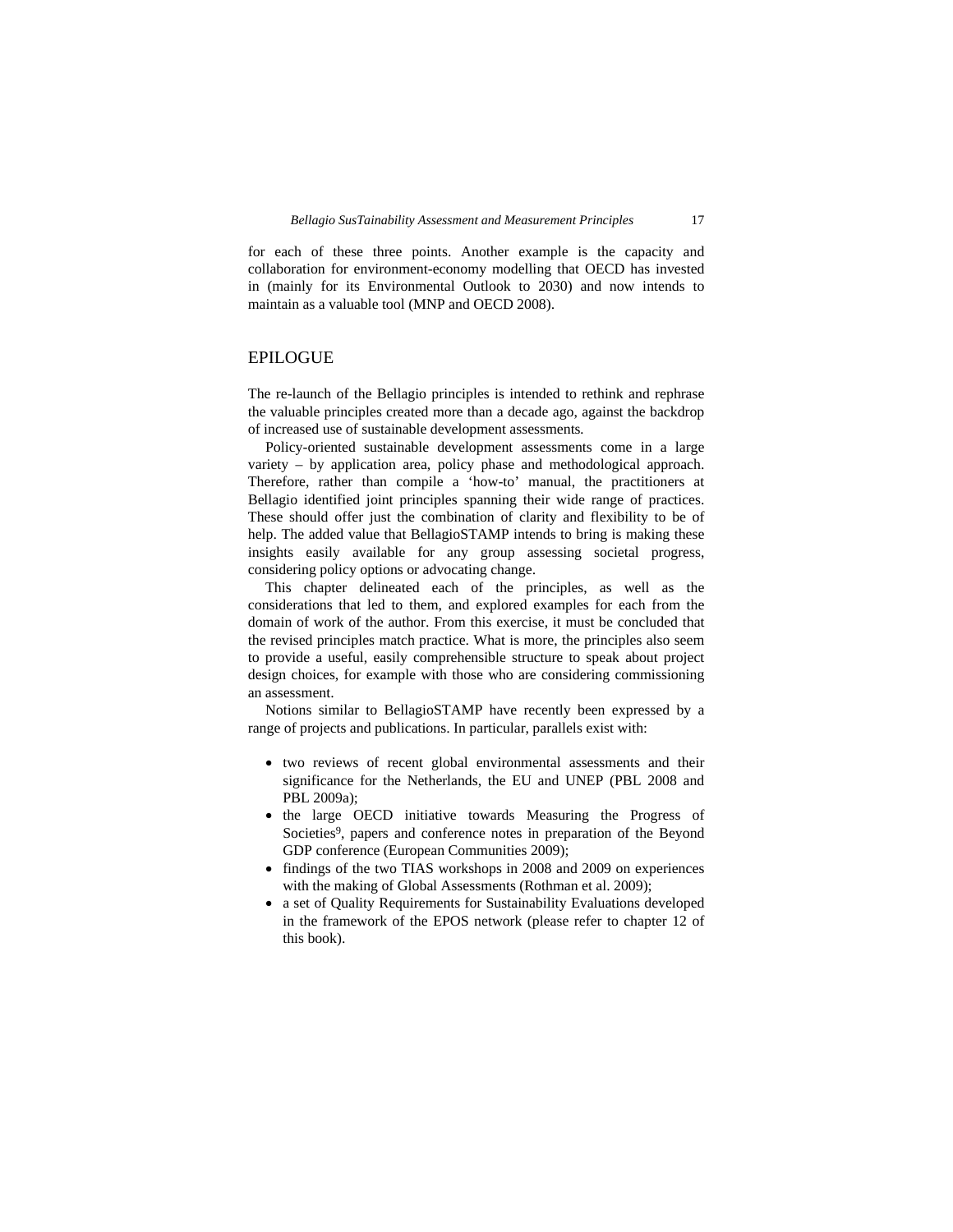### NOTES

- 1. The BellagioSTAMP authors are the following: Jan Bakkes, Senior Advisor, PBL Netherlands Environmental Assessment Agency (PBL); Simon Briscoe, Statistics Editor, Financial Times; Dr. Nikhil Chandavarkar, Chief, Communications and Information Management Service, Department of Economic and Social Affairs, United Nations; Shailaja Chandra, Executive Director, National Population Stabilization Fund, Government of India; Enrico Giovannini, Chief Statistician, Organization for Economic Co-operation and Development (OECD); Dr. Edgar Gutierrez Espeleta, Director, School of Statistics, University of Costa Rica; Jon Hall, Project Leader, Global Project on Measuring the Progress of Societies, Organization for Economic Co-operation and Development (OECD); Dr. Peter Hardi, Professor and Director, Center for the Social Responsibility of Business, CEU Business School, Central European University; Eszter Horvath, Chief, Energy and Environment Statistics Branch, UN Statistics Division; Jochen Jesinghaus, Scientific / Technical Project Officer, Econometrics and Applied Statistics, Institute for the Protection and the Security of the Citizen (Ispra), Joint Research Centre, European Commission; Jonathan LOH, Editor, Living Planet Report, WWF and Zoological Society of London; Dr. Robert-André Martinuzzi, Director, Research Institute for Managing Sustainability, Vienna University of Economics and Business Administration; Robin Miége, Head of Unit, DG Environment, European Commission; Dr. László Pintér, Director, Measurement and Assessment Program, International Institute for Sustainable Development (IISD); Dr. Ken Prewitt, Vice President for Global Centers & Carnegie Professor of Public Affairs, School of International and Public Affairs, Columbia University; David Runnals, President and CEO, International Institute for Sustainable Development (IISD); Katherine Scrivens, Researcher, Organization for Economic Co-operation and Development (OECD); Rob Smith, Director, Environmental Accounts and Statistics, Statistics Canada; and Dr. Tongsan Wang, Director, Institute of Quantitative and Technical Economics, Chinese Academy of Social Sciences.
- 2. BellagioSTAMP has been sponsored by The international Institute for Sustainable Development IISD, The Organisation for Economic Co-operation and Development OECD, The Rockefeller Foundation and The Netherlands Environmental Assessment Agency. Three of these organisations also sponsored the original 1996 Bellagio principles.
- 3. The main website on BellagioSTAMP is http://www.iisd.org/measure/principles/progress/ bellagiostamp/
- 4. See the guide on http//www.ipcc.ch/working\_groups/working\_groups
- 5. Also see the regional reports on alternative policies at http://www.unep.org/geo2000/techrpts
- 6. http://www.ipcc.ch/publications\_and\_data/publications\_and\_data\_reports.shtml
- 7. See http://geodata.grid.unep.ch<br>8. See http://www.pbl.nl/en/thema
- 8. See http://www.pbl.nl/en/themasites/hyde/index.html
- 9. See http://www.oecd.org/progress
- 10. See the GEO reports for Brazil and Pacific Islands on www.unep.org/geo and the West Asia alternative policy study in GEO-2000, UNEP 1999.
- 11. See http://www.oecd.org/progress

#### REFERENCES

- Aalbers, T. (ed) (2006) *Waardenoriëntaties, Wereldbeelden en Maatschappelijke Vraagstukken. Verantwoording Van het Opinieonderzoek Voor de Duurzaamheidsverkenning 'Kwaliteit en Toekomst'*, Netherlands Environmental Assessment Agency, Bilthoven.
- Alcamo, J. (2001) *Scenarios As Tools For International Environmental Assessments. Environmental Issue Report No. 24*, European Environment Agency, Copenhagen.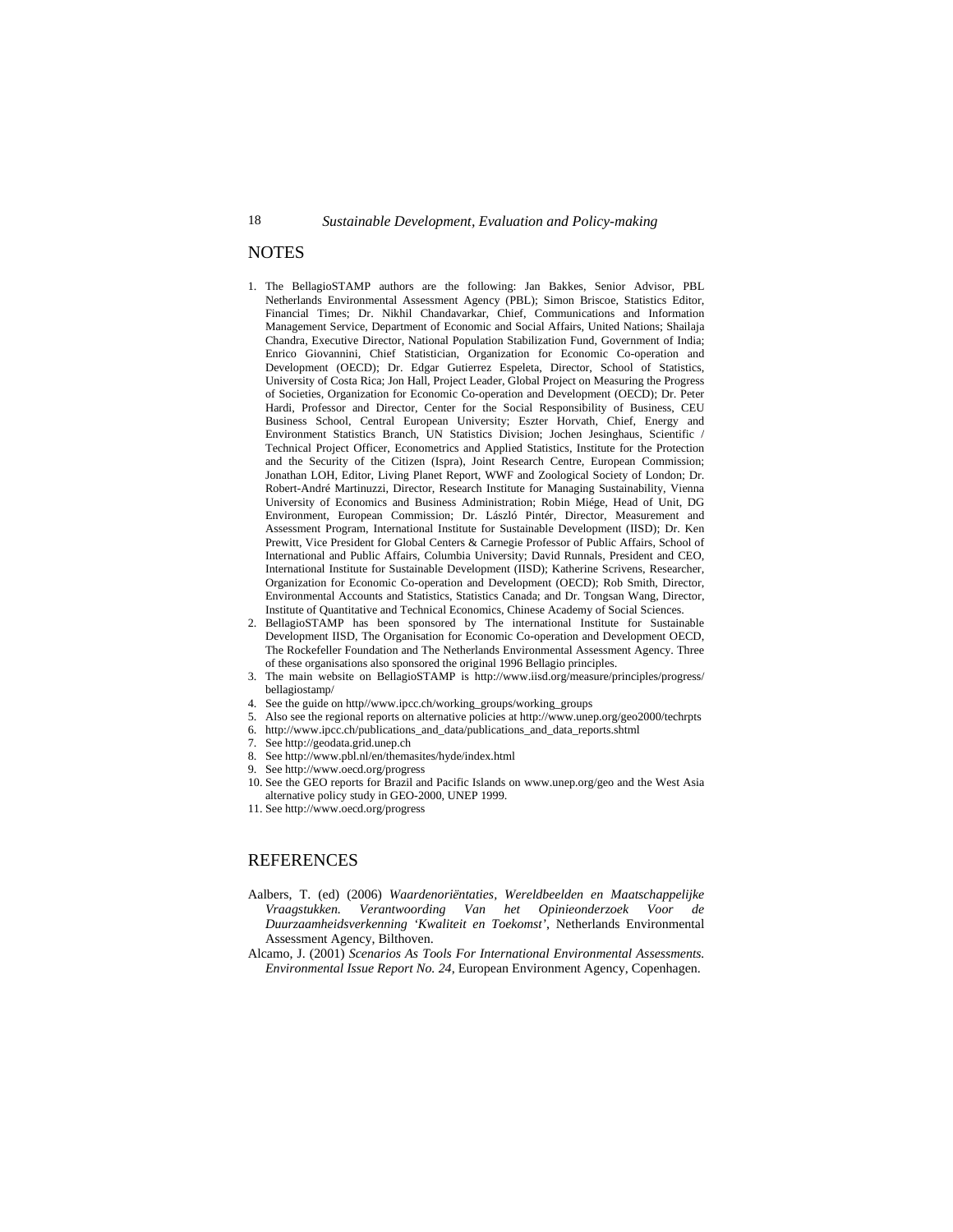- Bolt, K., M. Matete and M. Clemens (2002) *Manual for Calculating Adjusted Net Savings*, World Bank, Washington DC
- CBD [Convention on Biological Diversity] Secretariat and MNP [Milieu en Natuur Planbureau] (2007) *Cross-Roads of Life on Earth. Exploring Means to Meet the 2010 Biodiversity Target. Solution-Oriented Scenarios for Global Biodiversity Outlook 2. CBD Technical Series No. 31*, Secretariat of the Convention on Biological Diversity, Montreal.
- Cropper, A. (2007) 'Global Assessments: Expectations of Policy Makers', *Issues in Global Water System Research*, **2** (2007), 20–23.
- EEA (2007) *The Pan-European Environment: Glimpses Into An Uncertain Future. EEA Report 2007/4*, European Environment Agency, Copenhagen.
- European Climate Foundation (2010). *Roadmap 2050. A Practical Guide to a Prosperous, Low-Carbon Europe*, European Climate Foundation, The Hague.
- European Communities (2009) *Beyond GDP. Measuring progress, true wealth, and the well-being of nations. 19–20 November 2007. Conference proceedings*, Office for Official Publications of the European Communities, Luxembourg.
- Hardi, P. and T. Zdan (1997) *Assessing Sustainable Development: Principles in Practice*, International Institute for Sustainable Development, Winnipeg.
- Hulme, M. (2009) *Why We Disagree About Climate Change. Understanding Controversy, Inaction and Opportunity*, Cambridge University Press, Cambridge, UK.
- IFPRI [International Food Policy Research Institute] (2009) *Implementing Physical and Virtual Food Reserves to Protect the Poor and Prevent Market Failure. IFPRI Policy Brief 10*, International Food Policy Research Institute, Washington DC
- IIAASTD [International Assessment of Agricultural Knowledge, Science and Technology for Development] (2009) *Agriculture At A Crossroads. Global Report,*  Island Press, Washington DC.
- Janssen, P.H.M., A.C. Petersen, J.P. van der Sluijs, J.S. Risbey and J.R. Ravetz (2003) *RIVM/MNP Guidance for Uncertainty Assessment and Communication. Quickscan Hints & Actions List*, Netherlands Environmental Assessment Agency, Bilthoven
- Linster, M. (2003) *OECD Environmental indicators. Development, measurement and use. Reference paper*, Organisation for Economic Co-operation and Development, Paris.
- Madison, A. (2010) *Contours of the World Economy 1-2030 AD. Essays in Macro-Economic History*, Oxford University Press, Oxford.
- MNP [Milieu en Natuur Planbureau] and OECD [Organisation for Economic Cooperation and Development] (2008) *Background Report to OECD Environmental Outlook to 2030: Overviews, Details, and Methodology of Model-Based Analysis*, Netherlands Environmental Assessment Agency, Bilthoven and OECD, Paris
- OECD [Organisation for Economic Co-operation and Development] (2008) *OECD Environmental Outlook to 2030*, Organisation for Economic Co-operation and Development, Paris
- PBL [Planbureau voor de Leefomgeving] (2008) *Lessons From Global Environmental Assessments*, Netherlands Environmental Assessment Agency, Bilthoven.
- PBL (2009a) *Environment for Development. Policy Lessons from Global Environmental Assessments. Report for UNEP*, Netherlands Environmental Assessment Agency, Bilthoven.
- PBL (2009b) *Beyond 2015: Long-Term Development and the Millennium Development Goals*, Netherlands Environmental Assessment Agency, Bilthoven
- PBL (2010) *Rethinking Global Biodiversity Strategies. Exploring Structural Changes in Production and Consumption to Reduce Biodiversity Boss. A Contribution to*